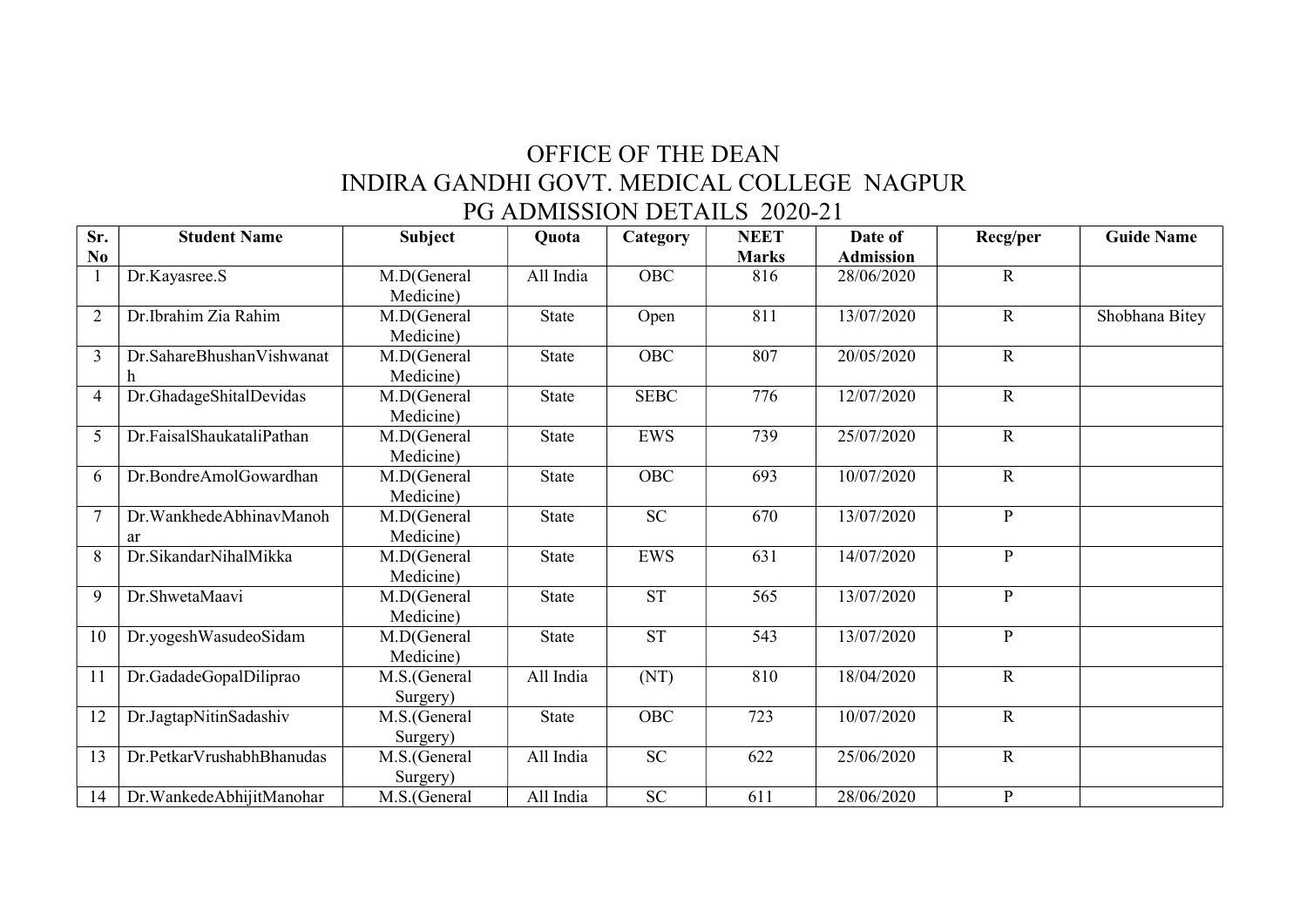|    |                            | Surgery)           |              |             |     |             |              |  |
|----|----------------------------|--------------------|--------------|-------------|-----|-------------|--------------|--|
| 15 | Dr.DeoArpitShripad         | M.S.(General       | <b>State</b> | Open        | 720 | 24/07/2020  | $\mathbf R$  |  |
|    |                            | Surgery)           |              |             |     |             |              |  |
| 16 | Dr.KothariKathanMitesh     | M.S.(General       | <b>State</b> | <b>OPEN</b> | 717 | 29./07/2020 | $\mathbf R$  |  |
|    |                            | Surgery)           |              |             |     |             |              |  |
| 17 | Dr.BorseShilpa Nana        | M.S.(General       | <b>State</b> | <b>OBC</b>  | 705 | 25/07/2020  | $\mathbf{P}$ |  |
|    |                            | Surgery)           |              |             |     |             |              |  |
| 18 | Dr.HiteshNareshMakhija     | M.S.(General       | <b>State</b> | <b>EWS</b>  | 672 | 24/07/2020  | $\mathbf{P}$ |  |
|    |                            | Surgery)           |              |             |     |             |              |  |
| 19 | Dr.SawantChetanMahadeo     | M.S.(General       | <b>State</b> | <b>SEBC</b> | 662 | 25/07/2020  | $\mathbf{P}$ |  |
|    |                            | Surgery)           |              |             |     |             |              |  |
| 20 | Dr.JadhavVaishnavpriyaKisa | M.S.(General       | <b>State</b> | VJ          |     | 09/07/2020  | $\mathbf{P}$ |  |
|    | n                          | Surgery)           |              |             | 657 |             |              |  |
| 21 | Dr.DhawaleSachinEknath     | M.S.(General       | <b>State</b> | SC          | 573 | 12/07/2020  | ${\bf P}$    |  |
|    |                            | Surgery)           |              |             |     |             |              |  |
| 22 | Dr.MahajanSumedhRupchand   | M.S.(General       | <b>State</b> | SC          | 573 | 10/07/2020  | $\mathbf{P}$ |  |
|    |                            | Surgery)           |              |             |     |             |              |  |
| 23 | Dr.AnjaliPandey            | M.S.(OBGY)         | All India    | Open        | 765 | 29/06/2020  | $\mathbf R$  |  |
| 24 | Dr.IndrakshiSaha           | M.S(OBGY)          | All India    | <b>SC</b>   | 637 | 28/06/2020  | $\mathbf R$  |  |
| 25 | Dr.MahajanShivaniAbhaye    | M.S.OBGY           | <b>State</b> | <b>EWS</b>  | 727 | 10/07/2020  | $\mathbf R$  |  |
| 26 | Dr.MonikaHemantSangani     | M.S(OBGY)          | <b>State</b> | General     | 723 | 14/07/2020  | $\mathbf{P}$ |  |
| 27 | Dr.RahaneTusharLaxman      | M.S.OBGY           | State        | <b>SEBC</b> | 669 | 12/07/2020  | $\, {\bf p}$ |  |
| 28 | Dr.NehaShashikantTandulwa  | M.S(OBGY)          | State        | <b>SC</b>   | 570 | 13/07/2020  | $\mathbf{P}$ |  |
|    | dkar                       |                    |              |             |     |             |              |  |
| 29 | BansodTushar Anil          | M.S.OBGY           | <b>State</b> | <b>SC</b>   | 567 | 10/07/2020  | $\mathbf{P}$ |  |
| 30 | KangaleEktaShriram         | M.S.OBGY           | <b>State</b> | <b>ST</b>   | 500 | 13/07/2020  | $\mathbf{P}$ |  |
| 31 | Dr. Anwesha S N Singh      | M.D(Paediatrics)   | All India    | Open        | 782 | 29/06/2020  | $\mathbb{R}$ |  |
| 32 | Dr.PallaviRamakrishnan     | M.D(Paediatrics)   | <b>State</b> | Open        | 744 | 30/07/2020  | $\mathbf R$  |  |
| 33 | Dr. ThitePiyushaRaju       | M.D(Paediatrics)   | <b>State</b> | $NT-2$      | 703 | 14/07/2020  | ${\bf R}$    |  |
| 34 | Dr.JoshiManojkumarLilaramj | M.D(Paediatrics)   | <b>State</b> | <b>EWS</b>  | 689 | 25/07/2020  | $\mathbf{P}$ |  |
|    |                            |                    |              |             |     |             |              |  |
| 35 | Dr.PrathigudupuPrasanth    | M.D.Anaesthesiolog | All India    | Open        | 665 | 29/06/2020  | ${\bf R}$    |  |
|    |                            | y)                 |              |             |     |             |              |  |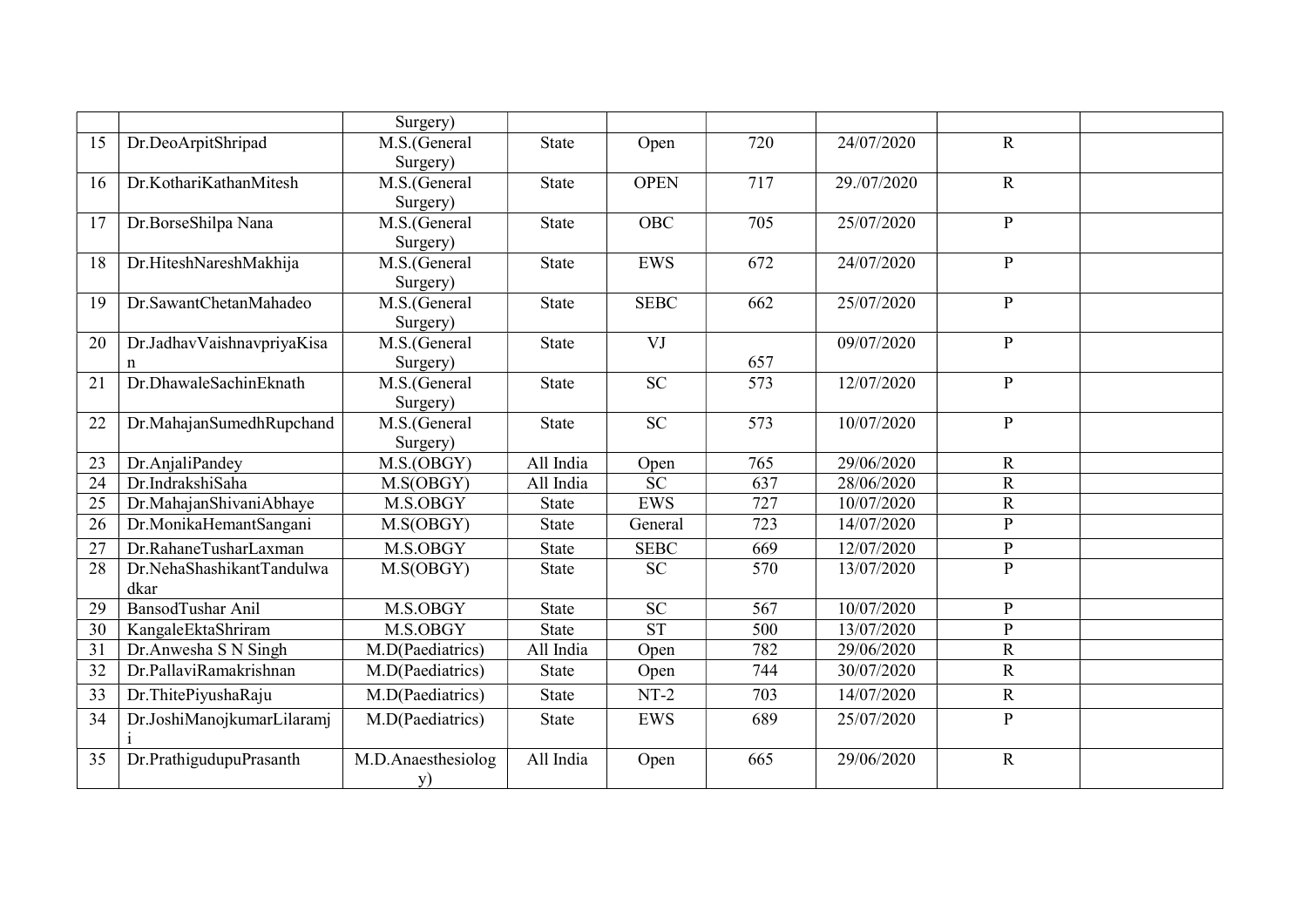| 36 | Dr.Namitha Mariam John    | M.D(Anaesthesiolog                    | All India    | Open             | 662 | 28/06/2020 | $\mathbf R$    |  |
|----|---------------------------|---------------------------------------|--------------|------------------|-----|------------|----------------|--|
| 37 | Dr.ShrivastavaMansiUmeshk | M.D(Anaesthesiolog                    | All In       | Open             | 661 | 29/06/2020 | ${\bf P}$      |  |
|    | umar                      | y)                                    |              |                  |     |            |                |  |
|    |                           |                                       |              |                  |     |            |                |  |
|    |                           |                                       | dia          |                  |     |            |                |  |
| 38 | Dr.SanghaviHeenaBhupendra | M.D.Anaesthesiolog                    | <b>State</b> | Open             | 643 | 10/07/2020 | ${\bf R}$      |  |
|    |                           |                                       |              |                  |     |            |                |  |
| 39 | Dr.RaoAditya Sunil        | M.D(Anaesthesiolog                    | <b>State</b> | General          | 631 | 11/07/2020 | ${\bf R}$      |  |
|    |                           | $\frac{y}{M.D. An a established log}$ |              |                  |     |            |                |  |
| 40 | Dr.RameshwarTupe          |                                       | <b>State</b> | <b>SEBC</b>      | 619 | 21/05/2020 | $\mathbf R$    |  |
| 41 | Dr.KarwatAbhilashaUmesh   | M.D.Anaesthesiolog                    | <b>State</b> | OBC              | 590 | 28/07/2020 | ${\bf P}$      |  |
|    |                           |                                       |              |                  |     |            |                |  |
| 42 | Dr.RuchaRameshraoKomwar   | M.D.Anaesthesiolog                    | <b>State</b> | <b>EWS</b>       | 563 | 30/07/2020 | ${\bf P}$      |  |
|    |                           |                                       |              |                  |     |            |                |  |
| 43 | Dr.KhudeKalyani Ashok     | M.D.Anaesthesiolog                    | <b>State</b> | <b>ST</b>        | 413 | 12/07/2020 | ${\bf P}$      |  |
|    |                           |                                       |              |                  |     |            |                |  |
| 44 | Dr.BainwadNarendraBhooma  | M.D.Anaesthesiolog                    | <b>State</b> | <b>ST</b>        | 408 | 13/07/2020 | ${\bf P}$      |  |
|    | nna                       |                                       |              |                  |     |            |                |  |
| 45 | Dr.Lakhani Karan Ram      | M.S.(Orthopaedics)                    | All India    | Open             | 791 | 30/06/2020 | $\mathbf R$    |  |
| 46 | Dr.RuchikNavinTiwari      | M.S.(Orthopaedicas)                   | All India    | General          | 786 | 28/06/2020 | ${\bf P}$      |  |
| 47 | Dr.Deepak Kumar Sonkar    | M.S.(Orthopaedics)                    | All India    | <b>SC</b>        | 629 | 29/06/2020 | ${\bf P}$      |  |
| 48 | Dr.GolharAbhishekChandras | M.S.(Orthopaedicas)                   | State        | <b>OBC</b>       | 744 | 13/07/2020 | $\overline{P}$ |  |
|    | hekhar                    |                                       |              |                  |     |            |                |  |
| 49 | Dr.AndhaleSiddheshwarSakh | M.S.(Orthopaedicas)                   | <b>State</b> | NT3              | 734 | 11/07/2020 | ${\bf P}$      |  |
|    | aram                      |                                       |              |                  |     |            |                |  |
| 50 | Dr.MayuraVivekOmraj       | M.S.(Orthopaedicas)                   | <b>State</b> | <b>OPEN</b>      | 727 | 25/07/2020 | $\mathbf{P}$   |  |
| 51 | Dr.BarapatreRutikaLaxmahn | M.S.(Opthalmology)                    | All India    | Open             | 713 | 25/06/2020 | $\mathbf{P}$   |  |
| 52 | Dr.AgrawalAmitRajendra    | M.S.(Opthalmology)                    | <b>State</b> | Open             | 673 | 25/07/2020 | $\mathbf R$    |  |
| 53 | Dr.SawarkarRadhikaRamesh  | M.S.(Opthalmology)                    | <b>State</b> | <b>OBC</b>       | 664 | 24/07/2020 | ${\bf P}$      |  |
|    | war                       |                                       |              |                  |     |            |                |  |
| 54 | Dr.LaxmiFulchandNirwan    | M.S.(Opthalmology)                    | <b>State</b> | <b>OBC</b>       | 661 | 28/07/2020 | ${\bf P}$      |  |
| 55 | Dr.KailukeAishwaryaRamesh | M.S.(Opthalmology)                    | <b>State</b> | $\overline{NT1}$ | 602 | 13/07/2020 | $\overline{P}$ |  |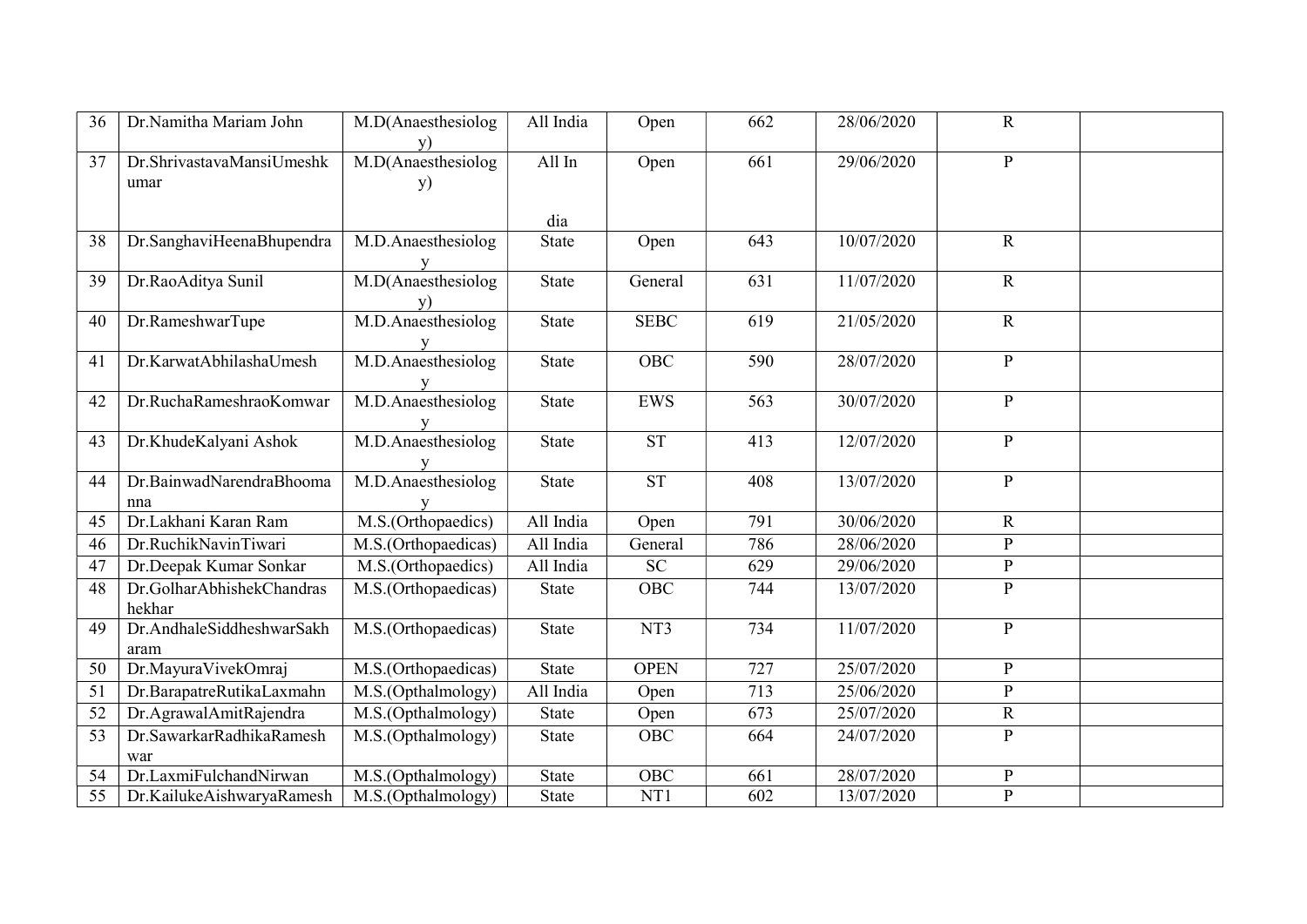|    | rao                        |                    |              |                 |                  |            |                |  |
|----|----------------------------|--------------------|--------------|-----------------|------------------|------------|----------------|--|
| 56 | Dr.NelloreSwetha           | M.D.(Radiology)    | All India    | <b>SC</b>       | 717              | 24/06/2020 | $\mathbf R$    |  |
| 57 | Dr.GhulamDastageerZiyaurR  | M.D.(Radiology)    | <b>State</b> | General         | 820              | 11/07/2020 | $\mathbf R$    |  |
|    | ehman                      |                    |              |                 |                  |            |                |  |
| 58 | GhatolSamikshaDattatray    | M.D.(Radiology)    | <b>State</b> | <b>OBC</b>      | 815              | 20/05/2020 | ${\bf P}$      |  |
| 59 | Dr.BhosaleAakashChandraka  | M.D.(Radiology)    | <b>State</b> | <b>SEBC</b>     | 805              | 14/07/2020 | $\mathbf{P}$   |  |
|    | nt                         |                    |              |                 |                  |            |                |  |
| 60 | Dr.MoreAbhijeetChandrakant | M.D.(Radiology)    | <b>State</b> | <b>EWS</b>      | 793              | 12/07/2020 | P              |  |
| 61 | Dr.Anish R                 | M.D(TB & Chest)    | All India    | Open            | 749              | 28/06/2020 | $\mathbf{P}$   |  |
| 62 | Dr.AnjaliKamath            | M.D(TB & Chest)    | State        | <b>OPEN</b>     | 699              | 25/07/2020 | $\mathbf{P}$   |  |
| 63 | Dr.KirtiAgarwal            | M.D(TB & Chest)    | State        | <b>OPEN</b>     | 691              | 28/07/2020 | $\mathbf P$    |  |
| 64 | Dr.DattatrayMadhavJunarkar | M.D(TB & Chest)    | <b>State</b> | PH OBC          | 324              | 29/05/2020 | $\overline{P}$ |  |
| 65 | Dr.NikamSurabhiSanjiv      | M.S.ENT            | <b>State</b> | <b>OPEN</b>     | 640              | 30/07/2020 | $\mathbf R$    |  |
| 66 | Dr.Charulata Suresh Maske  | M.S.ENT            | State        | OBC             | 623              | 24/07/2020 | $\mathbf{P}$   |  |
| 67 | Dr.MagarHarshadaAmbadas    | M.S.ENT            | <b>State</b> | <b>OBC</b>      | 622              | 25/07/2020 | $\mathbf{P}$   |  |
| 68 | LomateSnehalBalasaheb      | M.S.ENT            | State        | <b>SEBC</b>     | 532              | 29/07/2020 | $\mathbf P$    |  |
| 69 | Dr.MeshramKomalWaman       | M.D (Biochemistry) | All India    | <b>SC</b>       | 394              | 29/06/2020 | $\mathbf R$    |  |
| 70 | Dr.gedamPrachi Sanjay      | M.D (Biochemistry) | <b>State</b> | $\overline{SC}$ | 324              | 09/07/2020 | $\mathbf R$    |  |
| 71 | Dr.Gupta Deepak Chhotelal  | M.D(Pathology)     | All India    | Open            | 624              | 28/06/2020 | $\mathbf R$    |  |
| 72 | Dr.PoojaGajananShinde      | M.D(Pathology)     | State        | <b>SC</b>       | 566              | 25/07/2020 | ${\bf R}$      |  |
| 73 | Dr.AnkitaKolhe             | M.D(Pathology)     | <b>State</b> | <b>OPEN</b>     | 560              | 24/07/2020 | $\overline{R}$ |  |
| 74 | Dr.StulAnkit Ashok         | M.D(Pathology)     | State        | $\overline{SC}$ | 523              | 09/07/2020 | $\mathbf{P}$   |  |
| 75 | Dr.ChavanRachana Ramesh    | M.D.Pharmacology)  | All India    | Open            | 465              | 28/06/2020 | $\mathbf R$    |  |
| 76 | Dr.BathiaArjunJagdish      | M.D.Pharmacology)  | State        | <b>OPEN</b>     | 349              | 24/07/2020 | $\mathbf R$    |  |
| 77 | Dr.RahateKunalPrakash      | M.D.Pharmacology)  | State        | <b>OPEN</b>     | 307              | 28/07/2020 | $\mathbf P$    |  |
| 78 | Dr.PradhanKalyaniVinod     | M.D.Pharmacology)  | <b>State</b> | OBC             | 295              | 24/07/2020 | P              |  |
| 79 | Dr.SachoraSafwanAbdulkar   | M.D.Pharmacology)  | <b>State</b> | <b>OPEN</b>     |                  |            | $\overline{P}$ |  |
| 80 | Dr.AnupamNirvikar          | M.D(Anatomy)       | All India    | Open            | 416              | 28/06/2020 | $\mathbf R$    |  |
| 81 | Dr Sana Parveen            | .D(Anatomy)        | <b>State</b> | Open            | 371              | 22/05/2020 | $\mathbf R$    |  |
| 82 | Dr.UmaMahesswaran G        | M.D(PSM)           | All India    | General         | 514              | 28/06/2020 | $\mathbf R$    |  |
| 83 | Dr.RathodShyam Mohan       | $M.D$ (PSM)        | State        | VJ              | 371              | 24/07/2020 | ${\bf R}$      |  |
| 84 | Dr.MeshramArzooPrakash     | $M.D$ (PSM)        | <b>State</b> | $\overline{SC}$ | $\overline{367}$ | 25/07/2020 | $\mathbf{P}$   |  |
|    |                            |                    |              |                 |                  |            |                |  |